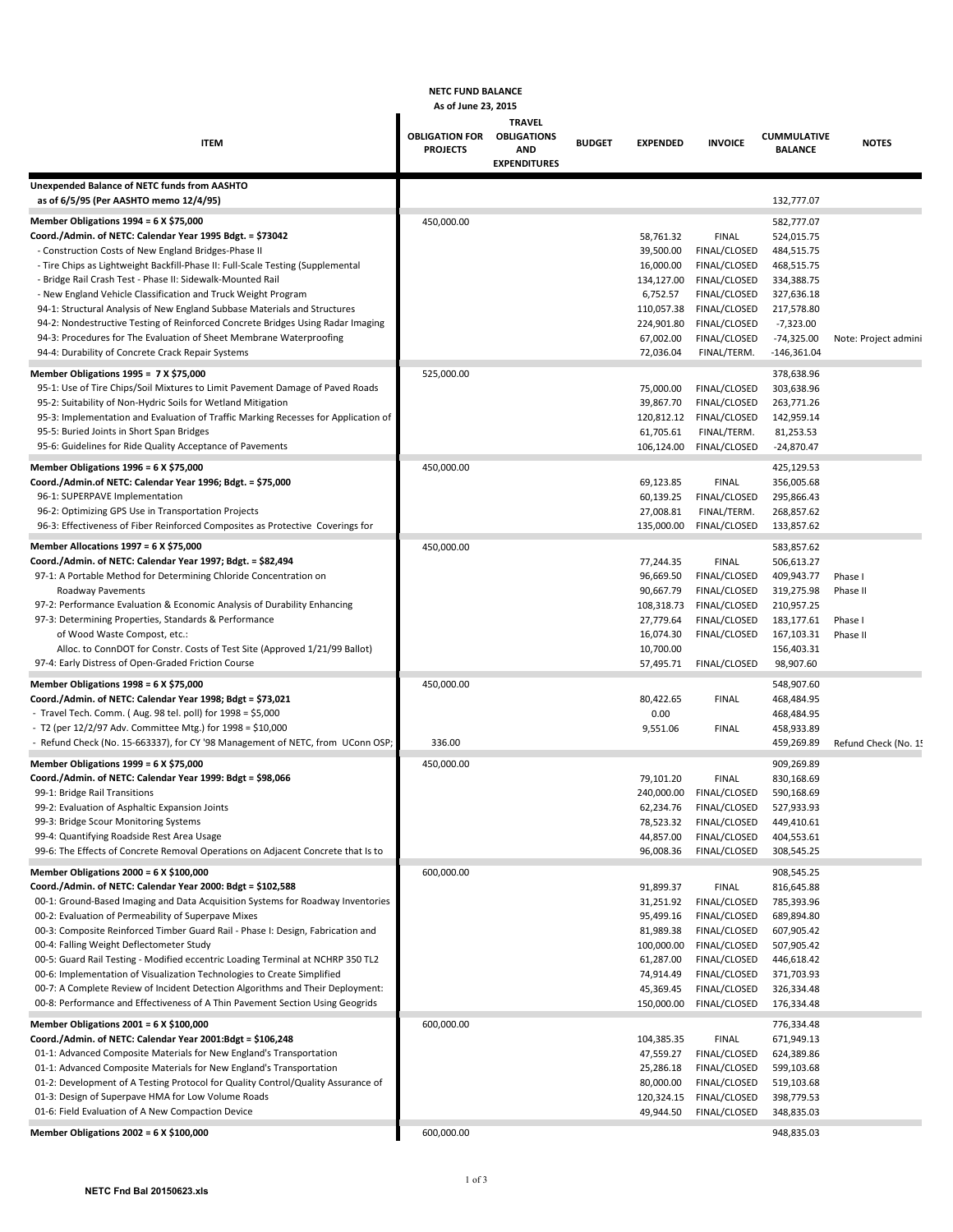## **NETC FUND BALANCE**

## **As of June 23, 2015**

|                                                                                                                                                                  | AS 01 JUNE 23, 2013                      |                                                   |               |                        |                              |                                      |                      |
|------------------------------------------------------------------------------------------------------------------------------------------------------------------|------------------------------------------|---------------------------------------------------|---------------|------------------------|------------------------------|--------------------------------------|----------------------|
| <b>ITEM</b>                                                                                                                                                      | <b>OBLIGATION FOR</b><br><b>PROJECTS</b> | <b>TRAVEL</b><br><b>OBLIGATIONS</b><br><b>AND</b> | <b>BUDGET</b> | <b>EXPENDED</b>        | <b>INVOICE</b>               | <b>CUMMULATIVE</b><br><b>BALANCE</b> | <b>NOTES</b>         |
|                                                                                                                                                                  |                                          | <b>EXPENDITURES</b>                               |               |                        |                              |                                      |                      |
| NY DOT Obligation = $$56,551.38$                                                                                                                                 | 56,551.38                                |                                                   |               |                        |                              | 1,005,386.41                         |                      |
| Coord./Admin. Of NETC: Calendar Year 2002                                                                                                                        |                                          |                                                   |               | 109,207.12             | <b>FINAL</b>                 | 896,179.29                           |                      |
| 02-1: Relating Hot Mix Asphalt Pavement Density to Performance                                                                                                   |                                          |                                                   |               | 103,260.73             | FINAL/CLOSED                 | 792,918.56                           |                      |
| 02-2: Formulate Approach for 511 Implementation in New England Phase 1                                                                                           |                                          |                                                   |               | 48,158.19              | FINAL/CLOSED                 | 744,760.37                           |                      |
| 02-2: Formulate Approach for 511 Implementation in New England Phase 2                                                                                           |                                          |                                                   |               | 32,813.16              | FINAL/CLOSED                 | 711,947.21                           |                      |
| 02-3: Establish Subgrade Support Values (Mr) for Typical Soils in New England                                                                                    |                                          |                                                   |               | 79,936.86              | FINAL/CLOSED                 | 632,010.35                           |                      |
| 02-5: Determination of Moisture Content of De-Icing Salt at Point of Delivery                                                                                    |                                          |                                                   |               | 19,679.99              | FINAL <sup>2</sup> / CLOSED  | 612,330.36                           |                      |
| 02-6 : Sealing of Expansion Joints - Phase 1                                                                                                                     |                                          |                                                   |               | 74,982.81              | FINAL/CLOSED                 | 537,347.55                           |                      |
| 02-7: Calibrating Traffic Simulation Models to Inclement Weather Conditions with                                                                                 |                                          |                                                   |               | 74,037.57              | FINAL/CLOSED                 | 463,309.98                           |                      |
| 02-8: Intelligent Transportation Systems Applications to Ski Resorts in New England                                                                              |                                          |                                                   |               | 54,724.71              | FINAL/CLOSED                 | 408,585.27                           |                      |
| Member Obligations 2003 = 6 X \$100,000<br>NY DOT Obligation = \$50,000                                                                                          | 600,000.00                               |                                                   |               |                        |                              | 1,008,585.27                         |                      |
| Coord./Admin. Of NETC Calendar Year 2003 = \$124,258                                                                                                             | 50,000.00                                |                                                   |               | 118,855.19             | <b>FINAL</b>                 | 1,058,585.27<br>939,730.08           |                      |
| 03-1: Ability of Wood Fiber Materials to Attenuate Heavy Metals Associated with                                                                                  |                                          |                                                   |               | 70,690.16              | FINAL/CLOSED                 | 869,039.92                           |                      |
| 03-2: Field Studies of Concrete Containing Salts of An Alkenyl-Substituted Succinic                                                                              |                                          |                                                   |               | 133,385.33             | FINAL/CLOSED                 | 735,654.59                           |                      |
| 03-3: Feasibility Study and Design of An Erosion Control Laboratory in New England                                                                               |                                          |                                                   |               | 20,682.70              | FINAL/CLOSED                 | 714,971.89                           |                      |
| 03-3: Feasibility Study and Design of An Erosion Control Laboratory in New England -                                                                             |                                          |                                                   |               | 13,135.80              | FINAL/CLOSED                 | 701,836.09                           |                      |
| 03-4: Measuring Pollutant Removal Efficiencies of Storm Water Treatment Units                                                                                    |                                          |                                                   |               | 80,000.00              | FINAL/CLOSED                 | 621,836.09                           |                      |
| 03-5: Evaluation of Field Permeameter As A Longitudinal Joint Quality Control                                                                                    |                                          |                                                   |               | 77,318.43              | FINAL/CLOSED                 | 544,517.66                           |                      |
| 03-6: Fix It First: Utilizing the Seismic Property Analyzer & MMLS to Develop                                                                                    |                                          |                                                   |               | 54,085.45              | FINAL/CLOSED                 | 490,432.21                           | Cont'd as 03-6 (FHW) |
| 03-6 (FHWA) : Fix It First: Utilizing the Seismic Property Analyzer & MMLS to                                                                                    |                                          |                                                   |               | 44,479.52              | FINAL/CLOSED                 | 445,952.69                           | FHWA Led Project. F  |
| 03-7 (Alt.): Basalt Fiber Reinforced Polymer Composites                                                                                                          |                                          |                                                   |               | 64,092.29              | FINAL/CLOSED                 | 381,860.40                           |                      |
| Member Obligations 2004 = $6 \times $100,000$                                                                                                                    | 600,000.00                               |                                                   |               |                        |                              | 981,860.40                           |                      |
| NY DOT Obligation = \$50,000                                                                                                                                     | 50,000.00                                |                                                   |               |                        |                              | 1,031,860.40                         |                      |
| Coord./Admin. Of NETC Calendar Year 2004 = \$126,559                                                                                                             |                                          |                                                   |               | 113,012.87             | <b>FINAL</b>                 | 918,847.53                           |                      |
| 04-1: Recycling Asphalt Pavements Containing Modified Binders - Phase I                                                                                          |                                          |                                                   |               | 27,166.58              | FINAL/CLOSED                 | 891,680.95                           |                      |
| 04-1: Recycling Asphalt Pavements Containing Modified Binders - Phase II                                                                                         |                                          |                                                   |               | 82,750.99              | FINAL/CLOSED                 | 808,929.96                           |                      |
| 04-2: Driver-Eye-Movement-Based Investigation for Improving Work Zone Safety                                                                                     |                                          |                                                   |               | 70,387.66              | FINAL/CLOSED                 | 738,542.30                           |                      |
| 04-3: Estimating the Magnitude of Peak Flows For Steep Gradient Streams in New                                                                                   |                                          |                                                   |               | 98,025.49<br>21,950.37 | FINAL/CLOSED<br>FINAL/CLOSED | 640,516.81<br>618,566.44             | Cont'd as 04-3 (FHW/ |
| 04-3 (FHWA) : Estimating the Magnitude of Peak Flows For Steep Gradient Streams<br>04-4: Determining the Effective PG Grade of Binder in RAP Mixes               |                                          |                                                   |               | 130,876.00             | FINAL/CLOSED                 | 487,690.44                           | FHWA Led Project. E  |
| 04-5: Network-Based Highway Crash Prediction Using Geographic Information                                                                                        |                                          |                                                   |               | 129,020.04             | FINAL/CLOSED                 | 358,670.40                           |                      |
| Member Obligations 2005 = 6 x \$100,000                                                                                                                          | 600,000.00                               |                                                   |               |                        |                              | 958,670.40                           |                      |
| NY DOT Obligation = \$50,000                                                                                                                                     | 50,000.00                                |                                                   |               |                        |                              | 1,008,670.40                         |                      |
| Coord./Admin. Of NETC Calendar Year 2005 = \$130,528                                                                                                             |                                          |                                                   |               | 128,934.25             | <b>FINAL</b>                 | 879,736.15                           |                      |
| 05-1: Develop Base Resistance Load-Displacement Curves for The Design of Drilled                                                                                 |                                          |                                                   |               | 52,155.25              | FINAL/CLOSED                 | 827,580.90                           | Cont'd as 05-1 (FHW/ |
| 05-1 (FHWA) : Develop Base Resistance Load-Displacement Curves for The Design of                                                                                 |                                          |                                                   |               | 46,820.24              | FINAL/CLOSED                 | 780,760.66                           | FHWA Led Project. B  |
| 05-5: Measurement of Work of Adhesion Between Paint and Metalized/Galvanized                                                                                     |                                          |                                                   |               | 104,987.55             | FINAL/CLOSED                 | 675,773.11                           | Cont'd as 05-5 (FHW, |
| 05-5 (FHWA) : Measurement of Work of Adhesion Between Paint and                                                                                                  |                                          |                                                   |               | 19,907.99              | FINAL/CLOSED                 | 655,865.12                           | FHWA Led Project. E  |
| 05-6: Employing Graphic-Aided Dynamic Message Signs to Assist Elder Drivers'                                                                                     |                                          |                                                   |               | 46,712.74              | FINAL/CLOSED                 | 609,152.38                           | Cont'd as 05-6 (FHW) |
| 05-6 (FHWA) : Employing Graphic-Aided Dynamic Message Signs to Assist Elder                                                                                      |                                          |                                                   |               | 13,222.32              | FINAL/CLOSED                 | 595,930.06                           | FHWA Led Project. B  |
| 05-7: Warrants for Exclusive Left Turn Lanes at Unsignalized Intersections and<br>05-7: Warrants for Exclusive Left Turn Lanes at Unsignalized Intersections and |                                          |                                                   |               | 92,000.36              | FINAL/CLOSED<br>FINAL/CLOSED | 503,929.70                           |                      |
| 05-8: Evaluation of Alternative Traffic Simulation Models, Including CA4PRS for                                                                                  |                                          |                                                   |               | 7,431.26<br>94,964.22  | FINAL/CLOSED                 | 496,498.44<br>401,534.22             | Cont'd as 05-8 (FHW, |
| 05-8 (FHWA) : Evaluation of Alternative Traffic Simulation Models, Including CA4PRS                                                                              |                                          |                                                   |               | 5,035.00               | FINAL/CLOSED                 | 396,499.22                           | FHWA Led Project     |
| Member Obligations 2006 = 5 x \$100,000 (no ME DOT allocation)                                                                                                   | 500,000.00                               |                                                   |               |                        |                              | 896,499.22                           |                      |
| Note: Maine 2006 Obligation as of 11/06/06 per Peabody 11/30/06 email                                                                                            | 100,000.00                               | 10,000.00                                         |               |                        |                              | 996,499.22                           |                      |
| Coord./Admin. Of NETC Calendar Year 2006 = 131,814                                                                                                               |                                          |                                                   |               | 100,718.92             | <b>FINAL</b>                 | 895,780.30                           |                      |
| 06-1: New England Verification of NCHRP 1-37A Mechanistic-Empirical Pavement                                                                                     |                                          |                                                   |               | 82,209.78              | FINAL/CLOSED                 | 813,570.52                           |                      |
| 06-1 (FHWA) : New England Verification of NCHRP 1-37A Mechanistic-Empirical                                                                                      |                                          |                                                   |               | 68,085.00              | FINAL/CLOSED                 | 745,485.52                           | FHWA Led Project     |
| 06-3 Establish Default Dynamic Modulus Values for New England                                                                                                    |                                          |                                                   |               | 109,787.00             | FINAL/CLOSED                 | 635,698.52                           |                      |
| 06-5 Winter Severity Indices for New England                                                                                                                     |                                          |                                                   |               | 73,639.62              | FINAL/CLOSED                 | 562,058.90                           | Note: Project termin |
| Member Obligations 2007 = 600,000                                                                                                                                | 600,000.00                               | 5,000.00                                          |               |                        |                              | 1,162,058.90                         |                      |
| Coord./Admin. Of NETC Calendar Year 2007 = 136,061                                                                                                               |                                          |                                                   |               | 122,644.79             | <b>FINAL</b>                 | 1,039,414.11                         |                      |
| Member Obligations 2008 = 600,000                                                                                                                                | 600,000.00                               | 10,000.00                                         |               |                        |                              | 1,639,414.11                         |                      |
| NY DOT Obligation (50,000)                                                                                                                                       | 50,000.00                                |                                                   |               |                        |                              | 1,689,414.11                         |                      |
| Coord./Admin. Of NETC Calendar Year 2008 = 134,998                                                                                                               |                                          |                                                   |               | 131,509.90             | <b>FINAL</b>                 | 1,557,904.21                         |                      |
| 02-6 Phase II Sealing of Small Mvmnt Bridge Expan Joints - Field Inst. & Mntrng                                                                                  |                                          |                                                   |               | 74,558.62              | FINAL/CLOSED                 | 1,483,345.59                         |                      |
| Member Obligations 2009 = 600,000                                                                                                                                | 600,000.00                               |                                                   |               |                        |                              | 2,083,345.59                         |                      |
| Coord./Admin. Of NETC Calendar Year 2009 (Approved) = 139,309                                                                                                    |                                          |                                                   |               | 131,157.45             | <b>FINAL</b>                 | 1,952,188.14                         |                      |
| Member Obligations 2010 = 600,000                                                                                                                                | 600,000.00                               | 15,000.00                                         |               |                        |                              | 2,552,188.14                         |                      |
| Coord./Admin. Of NETC Calendar Year 2010 (Approved) = 134,809                                                                                                    |                                          |                                                   |               | 127,097.21             | <b>FINAL</b>                 | 2,425,090.93                         |                      |